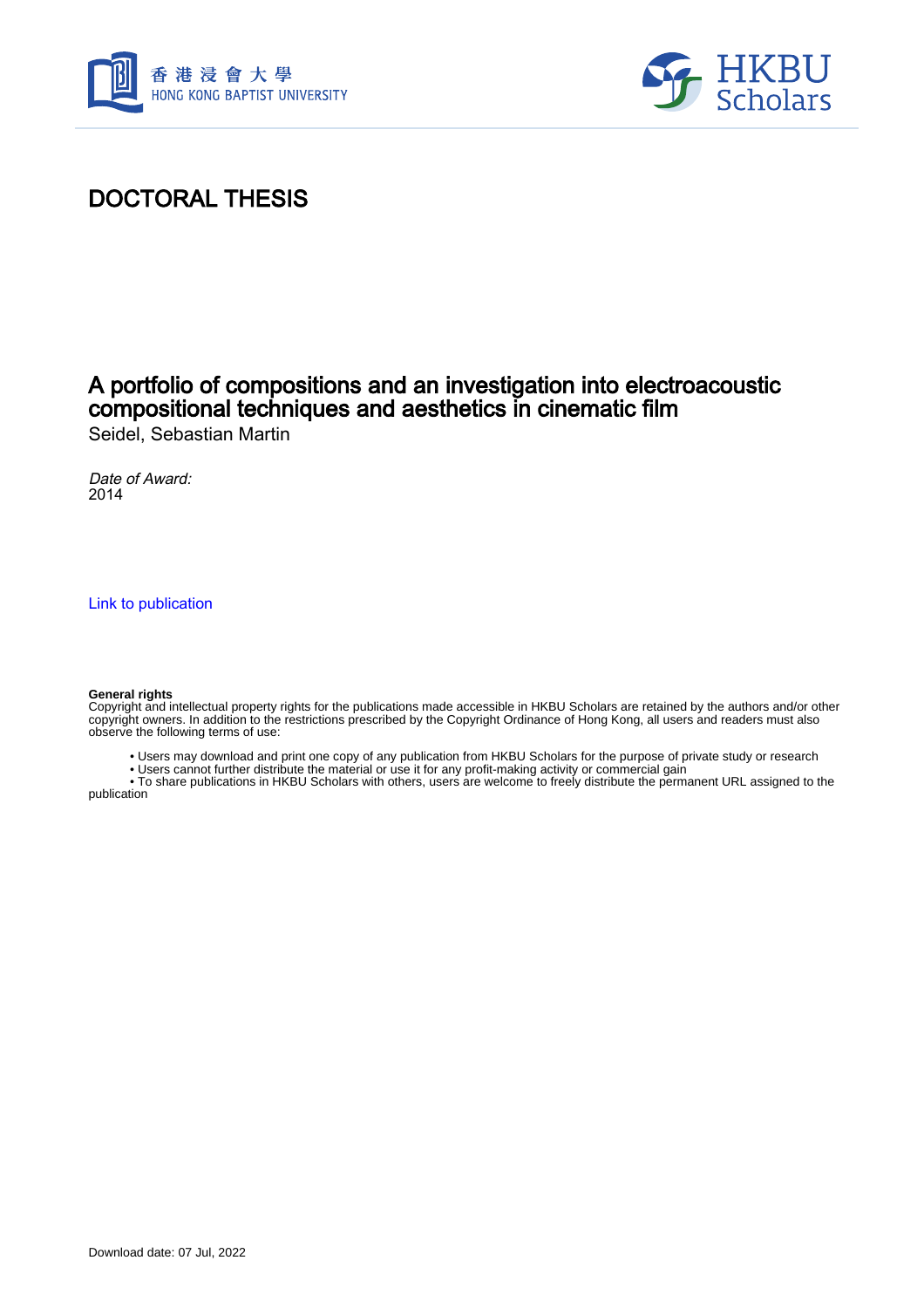#### **ABSTRACT**

The purpose of this study is to investigate the occurrences of electroacoustic content in and its relation to cinematic film. Key research questions include: What pioneering techniques and aesthetic positions used by creators of early electroacoustic music have found their way into mainstream cinema? Where and when have they been developed? In which films do they appear, and how are they distributed among film genres?

The findings of this study assert the idea that many techniques that are part of sound design of contemporary cinematic film (the process and result of mixing and manipulating sounds) come directly from pioneers of electroacoustic music. Electroacoustic techniques and aesthetics play an important role in the history of sound film in making fundamental contributions to production processes, the relation between directors and sound makers, and film sound theory. On an aesthetic level, electroacoustic music in film has reformed the role of sound in film: a film score can contain 'noise', while speech and sound effects can actually serve as music.

The findings also assert that electroacoustic techniques and aesthetics can be found in cinematic film from the beginning of sound film in the late 1920s. Once established, techniques have largely remained the same, regardless of the carrier media and their transformation from analog to digital: modern, digital techniques are refinements of their analog predecessors. Aesthetics have developed along with techniques, albeit much slower; their potential and exploration is far from being exhausted. The use of electroacoustic content for a particular element of film sound is not unusual and often genre-specific (for example in science fiction and thriller). However fully electroacoustic scores are rare.

A portfolio of selected original compositions by the author complements this study. Acoustic and electroacoustic pieces for film and multimedia highlight different aesthetics, techniques and practices of film sound and film music.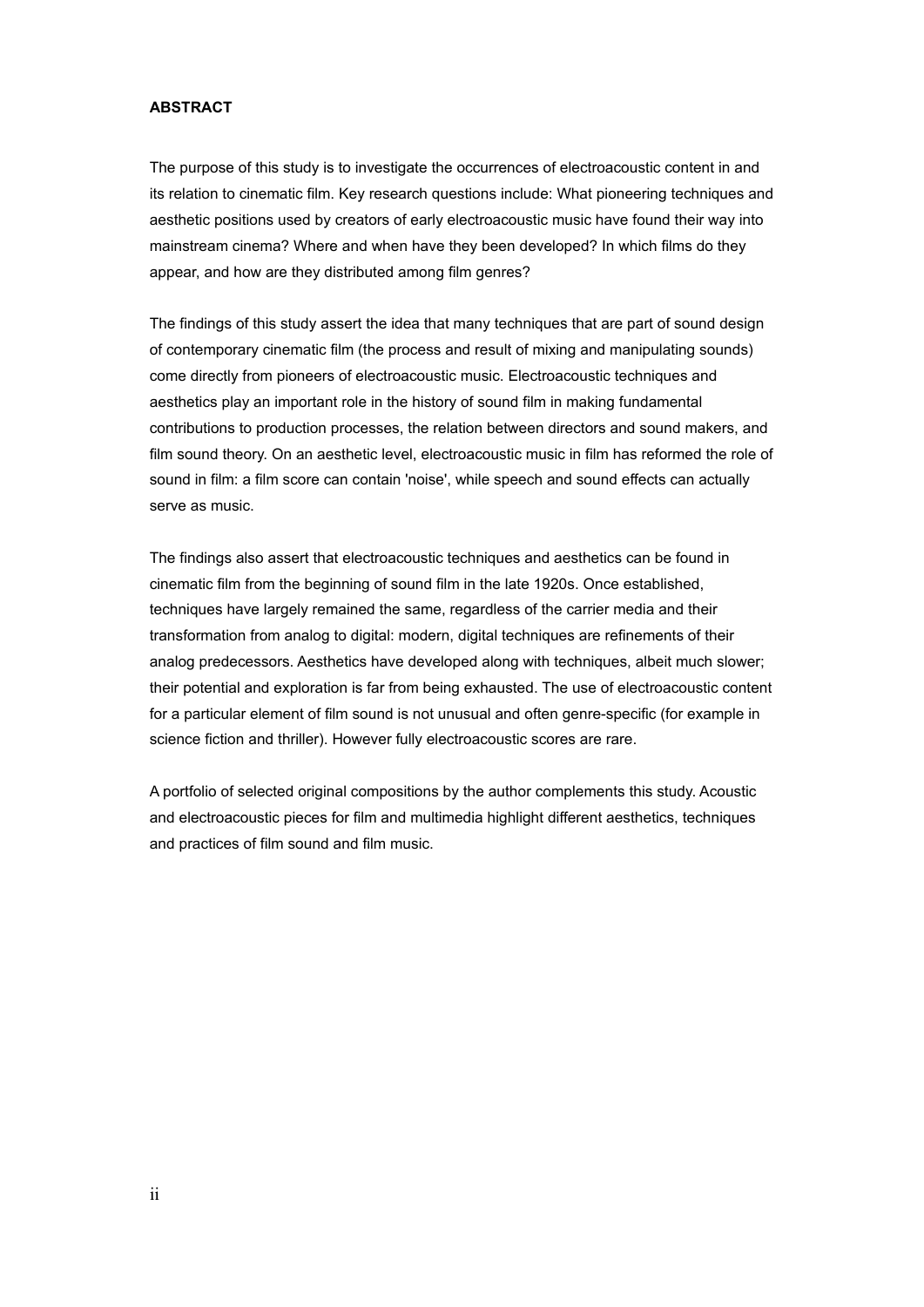#### **ACKNOWLEDGMENTS**

Thanks go first and foremost to my supervisor Prof. Christopher Keyes whose support has been fundamental; his guidance and criticism have been inspiring me throughout the years of my doctorate. Co-supervisor Dr. Christopher Coleman has provided helpful comments and insight, and pointed me to relevant films; I am grateful for the time he spent listening to and commenting on my compositions.

These thanks are extended to other staff of Hong Kong Baptist University, namely: Prof. Douglas Robinson, Dr. David Urrows; my fellow PhD candidates Vanissa Law, Jeannie Liu and Florence Cheng; Brian Chan and Daisy Wu; Joe Chan and Ken Che; Iris Kam from Graduate School; and the library staff. Last but not least in this list are Music Department's BA2 students (Years 2010/11, 2011/12 and 2012/13) who have been a pleasure to teach.

The following people have given significant support and advice: Almut and Heinz Seidel, Irma Amuriza, Elaine Young, Peter Benz, Cornelia Erdmann, Florian Woehrl, Kim Lau and Cedric Maridet.

I am grateful to the following Hong Kong filmmakers for allowing me to experiment on and with the sound of their works: Marco Sparmberg, Simon Young, Bill Chiu, Patrick Ho, Angie Chen, Pamela Lay and Simon Chung. Thanks also to other professionals including (in no particular order) Magdalen Wong, Lars Mai and Jan Brueggemeier, Uli Aumueller, Michael Jarrett, Jeff Chippewa, George Budd, Andrew Hill, Volker Bernius, Olivier Darnay, Brad Garton, Douglas Repetto.

A final mention goes to the following friends in Hong Kong: Sandro and Michelle Cagnin; Alice Ho; Paul Kember, Seems Tsang, David Boyce, Phillip Meyer, Anton and Oskar Erdmann Benz; Ricardo Santos Barbero and Marta Catalán Eraso; and members of HKOCC.

> *Sebastian Seidel Hong Kong, March 2014*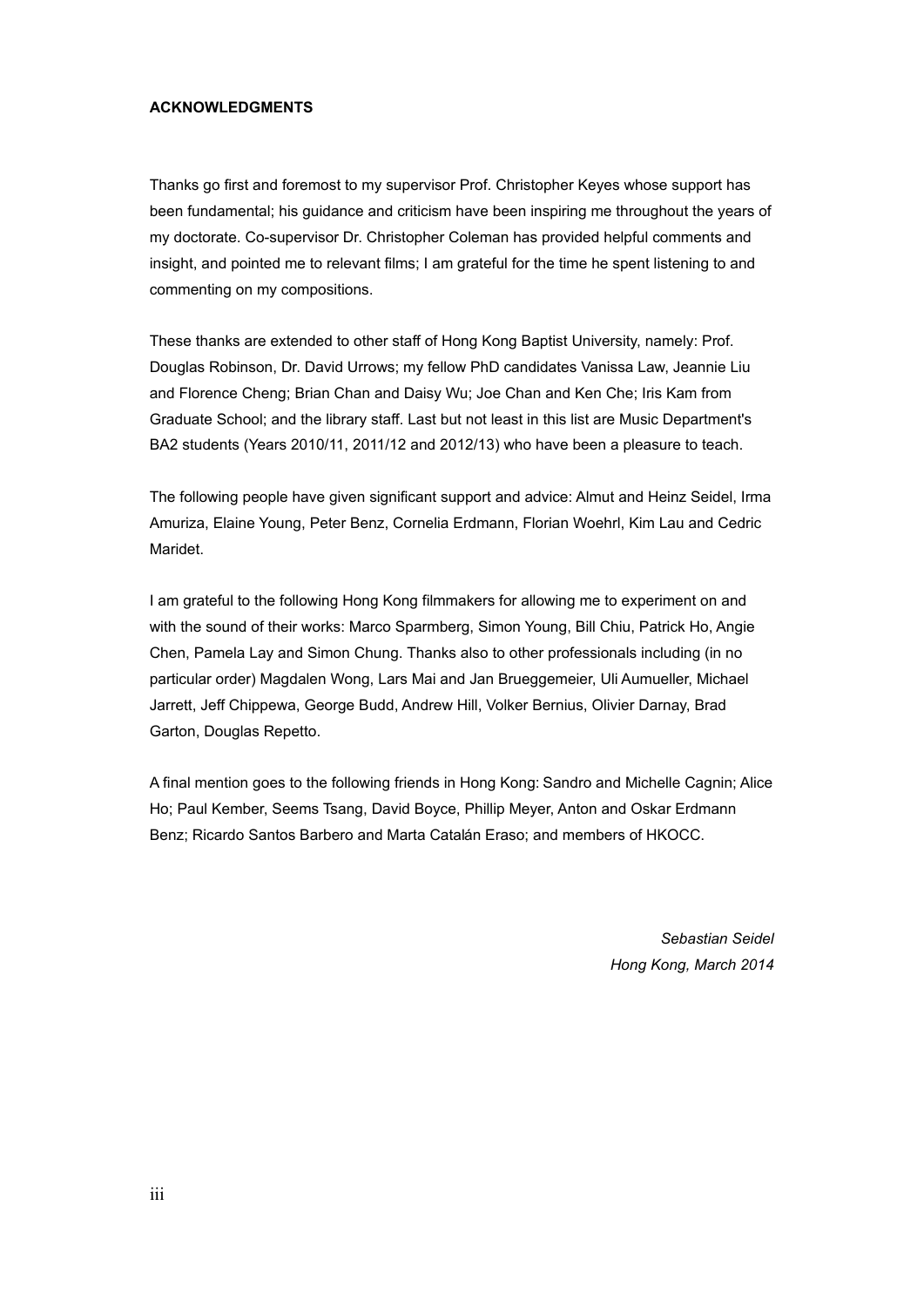### **Table of Contents**

| 2. Investigation into Electroacoustic Compositional Techniques and Aesthetics<br>in Cinematic Film |  |
|----------------------------------------------------------------------------------------------------|--|
|                                                                                                    |  |
|                                                                                                    |  |
|                                                                                                    |  |
|                                                                                                    |  |
|                                                                                                    |  |
|                                                                                                    |  |
| <b>TECHNIQUES AND AESTHETICS</b>                                                                   |  |
|                                                                                                    |  |
|                                                                                                    |  |
|                                                                                                    |  |
|                                                                                                    |  |
|                                                                                                    |  |
|                                                                                                    |  |
|                                                                                                    |  |
|                                                                                                    |  |
|                                                                                                    |  |
|                                                                                                    |  |
|                                                                                                    |  |
|                                                                                                    |  |
|                                                                                                    |  |
|                                                                                                    |  |
|                                                                                                    |  |
|                                                                                                    |  |
|                                                                                                    |  |
|                                                                                                    |  |
|                                                                                                    |  |
|                                                                                                    |  |
|                                                                                                    |  |
|                                                                                                    |  |
|                                                                                                    |  |
|                                                                                                    |  |
|                                                                                                    |  |
|                                                                                                    |  |
| 2.5 Findings: The Potential of Electroacoustic Music as a Language of Sound in                     |  |
|                                                                                                    |  |
|                                                                                                    |  |
|                                                                                                    |  |
|                                                                                                    |  |
| Collaboration and Creativity, Production and Workflow105                                           |  |
|                                                                                                    |  |